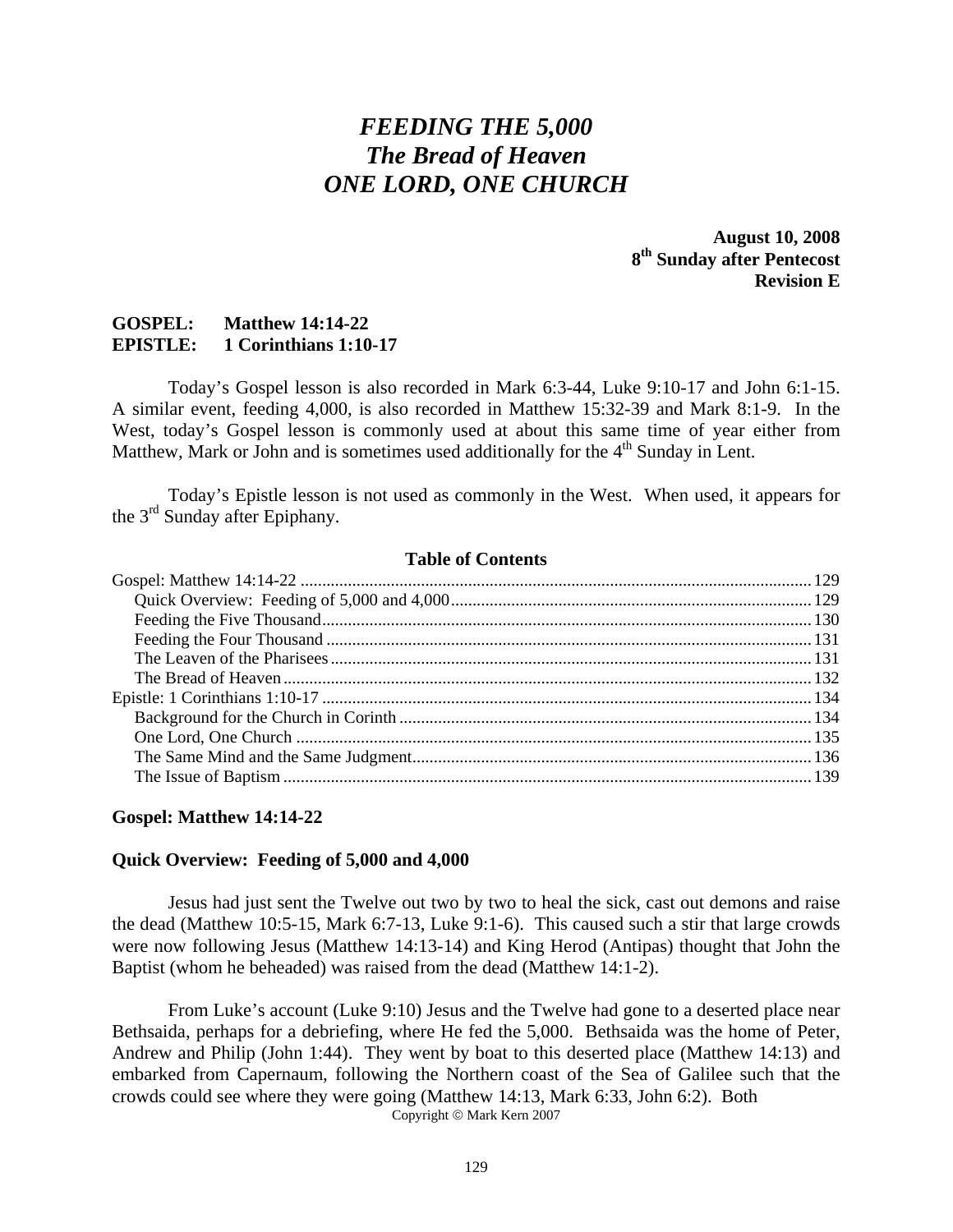<span id="page-1-0"></span>Capernaum (Matthew 9:1), Nazareth (Matthew 13:54, Mark 6:1) and Cana (John 4:44) are referred to Jesus' own city (literally His fatherland) and He spent a lot of time there. After feeding the 5,000, they went back toward Capernaum (John 6:17) and were struggling with their oars against a strong headwind (Mark 6:48). On the journey to the deserted place near Bethsaida, they also had a tough time rowing, allowing the crowds to get there first on foot (Matthew 14:13, Mark 6:33).

 After a side trip to the regions of Tyre and Sidon (Matthew 15:21, Mark 7:31), Jesus came back to the Sea of Galilee, skirting the Western shore (Matthew 15:29) heading south toward Magdala (Matthew 15:39) where Dalmanutha (Mark 8:10) is considered a village near Magdala. It was just North of this at a deserted spot that He taught the crowds for three days, then fed the 4,000 (Matthew 15:32, Mark 8:2) before heading back to Bethsaida (Mark 8:22).

## **Feeding the Five Thousand**

From Mark's and Luke's accounts, the Twelve had just returned (Mark 6:30, Luke 9:11) from being sent out two by two to heal the sick, cast out demons and raise the dead (Matthew 10:5-23, Mark 6:7-13, Luke 9:1-10). While they were out preaching and healing, Herod thought that John the Baptist had risen from the dead since it was John's former disciples (Andrew, John etc.) that were doing such great wonders (Matthew 14:1-12, Mark 6:14-29, Luke 9:7-9). When the Twelve returned, Jesus found out that John had been beheaded (Matthew 15:12-13). Therefore, Jesus took the Twelve to the deserted place near Bethsaida for a debriefing away from the crowds (Mark 6:31, Luke 9:10).

 When the crowds followed them, Jesus had compassion on the multitudes because they were like sheep without a shepherd (Matthew 14:14, Mark 6:34). After spending all day teaching and healing them, it was getting toward evening (Matthew 14:15, Mark 6:35, Luke 9:12). Since the day began at 6:00 p.m. under the Hebrew calendar, this implies that it was late afternoon in our terminology. The Twelve asked Jesus to send the crowds away to get some food and shelter (Matthew 14:15, Mark 6:36, Luke 9:12). From John's account, Philip was tested by Jesus. Jesus asked him, "Where shall we buy bread that all these may eat?" (John 6:5). Philip replied that 200 denarii worth of bread would only give everyone a little.

 Andrew then came forward with the offer of a child to share his lunch with everyone: five barley loaves (biscuit size) and two sardines. Andrew commented, "What is this among so many?" (John 6:9). Later accounts indicate that the child was Ignatius of Antioch, the third Bishop of Antioch who was fed to the lions in Rome as an old man in about 107 AD. To teach the Twelve more about provisions, Jesus took Ignatius' offer at face value. He shared his lunch with everyone, thus demonstrating His viewpoint regarding the faith of a child. Earlier, when the Twelve had been sent out two by two, they were similarly instructed not to take any provisions: no bread, no money, no bag (Matthew 10:9-10, Mark 6:8-9, Luke 9:3).

 With the people sitting down in ranks of hundreds and fifties for an orderly distribution, Jesus looked up to heaven, blessed and broke the loaves, and divided the fish. The Twelve (along with the Seventy and the women) then made distribution to everyone. All 5,000 men plus the women and the children ate and were filled. The Twelve then filled 12 baskets (about bushel size) with leftover fragments.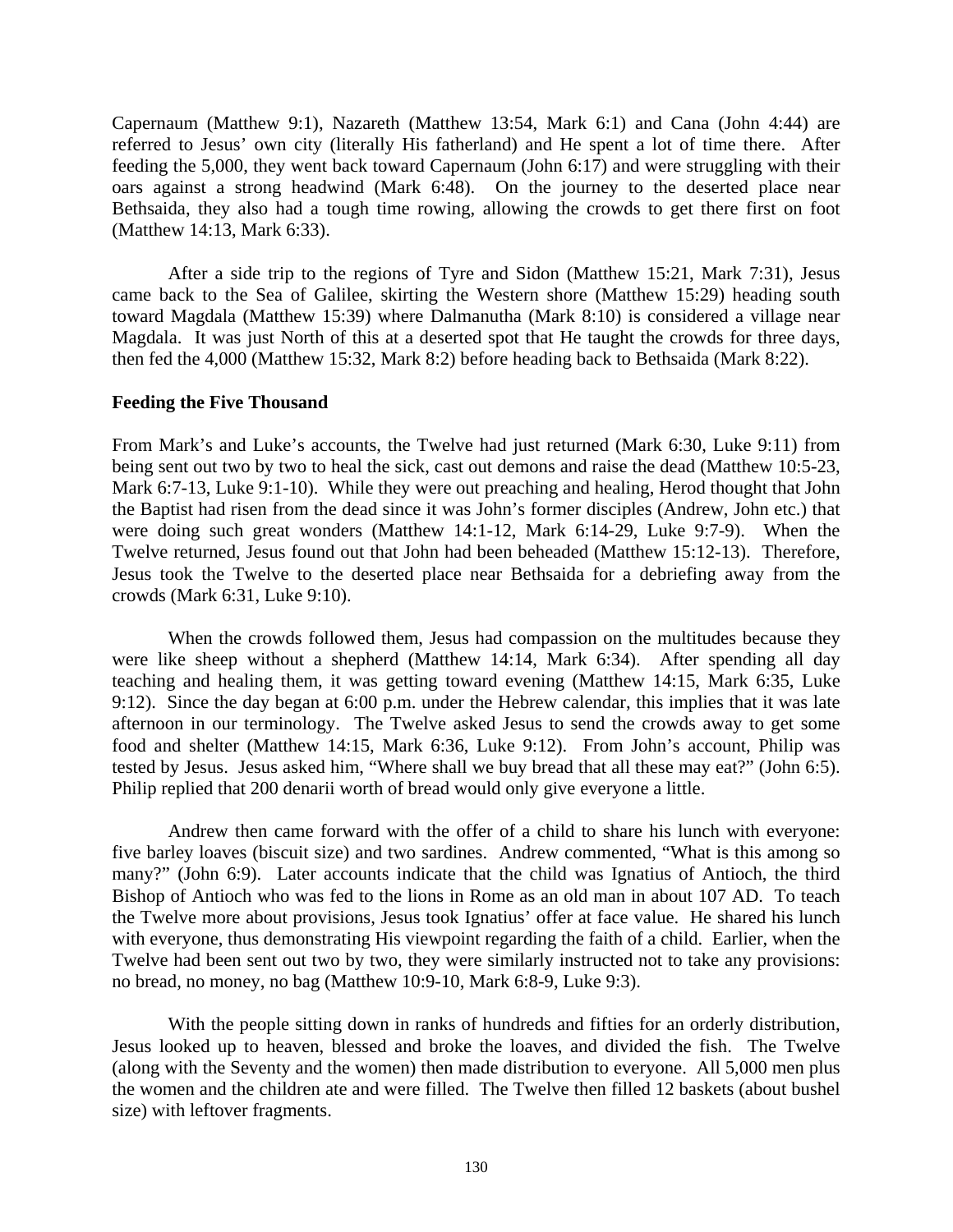<span id="page-2-0"></span> Considering the logistics of this, a hungry man will eat at least ½ pound of food to satisfy his hunger. Thus, Jesus created well over 2,500 pounds of food from the 5 loaves and 2 sardines. Figuring that this was done in less than two hours (it was getting toward evening), Jesus had to have "handled" at least 20 pounds of food per minute.

## **Feeding the Four Thousand**

A short time later, this time somewhere on the Western shore of the Sea of Galilee, Jesus sat on a "mountain" and healed a number of people (Matthew 15:29). Since the Western shore rises up to a mountain ridge fairly quickly, any of the foothills may have provided an elevated location from which to address the crowds. Some of those healed were the lame, the blind, the mute, the maimed (or crippled), and many others (Matthew 15:30). The multitudes marveled at this and glorified the God of Israel (Matthew 15:31).

 This continued for three days without the crowds having anything to eat. Jesus had compassion on the multitude and didn't want to send them away hungry from that deserted place so that they didn't faint from hunger on their way home (Matthew 15:32). The Twelve still hadn't gotten the message from the feeding of the 5,000 and asked where they could possibly get enough food to feed all these people. They did have seven loaves and a few sardines, however (Matthew 15:33-34).

 Again the people were organized to sit down in groups. Again Jesus gave thanks, broke the loaves and divided the sardines and the Twelve distributed it to everyone. All 4,000 men plus the women and children ate and were filled. This time, they picked up seven large baskets of fragments afterward (Matthew 15:35-37). These large baskets were big enough to hold a man; Paul was lowered down through the wall of Damascus in such a large basket (Acts 9:25).

# **The Leaven of the Pharisees**

The reaction of the crowds was so strong that Jesus perceived that they were about to come and take Him by force to make Him king. So He left alone to pray on a mountain (John 6:15).

 The Pharisees, however, became very jealous of all the attention Jesus was receiving and asked him for a sign from heaven that He was the promised Messiah (Mark 8:11). Feeding the hungry in the wilderness was just given as a messianic sign fulfilling the prophecy, "Can God prepare a table in the wilderness? Can He give bread also?" (Psalm 78:19-20). But Jesus replied that no sign would be given to this generation except the sign of the Prophet Jonah (Matthew 16:4, Mark 8:12).

 After that, Jesus and the Twelve left by boat to return to Bethsaida but the Twelve forgot to bring enough bread and had only one loaf in the boat (Matthew 16:5, Mark 8:14). During the trip, Jesus warned the Twelve to beware of the leaven of the Pharisees (Matthew 16:6, Mark 8:15). The hearts of the Twelve were still hardened and they had not understood about the loaves. They thought Jesus was criticizing them for not bringing enough food (Mark 8:16-17, 6:52). So Jesus went over it again. "When I broke the five loaves for the 5,000, how many baskets were left over?" "Twelve", they answered. "And when I broke the seven loaves for the 4,000, how many large baskets were left over?" "Seven", they answered (Mark 8:16-20,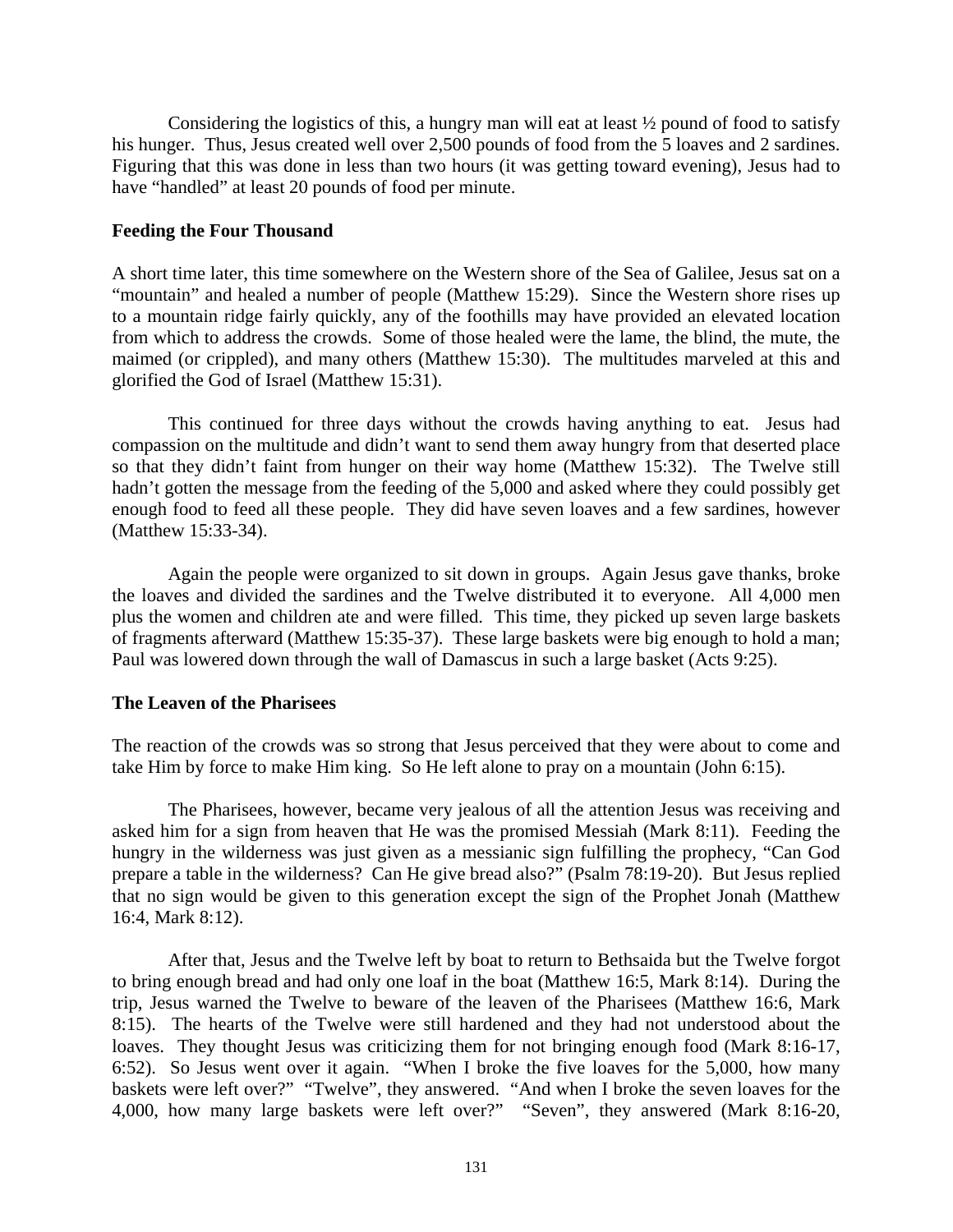<span id="page-3-0"></span>Matthew 16:7-11). Then they understood that He was not talking about the leaven of bread but about the teaching of the Pharisees and Sadducees (Matthew 16:12).

# **The Bread of Heaven**

Around Passover of 29 AD, a year before the Crucifixion, many people were seeking Jesus. Jesus confronted them! They were seeking Him because they ate of the loaves and were filled at the feeding of the 5000. So He cautioned them to seek the food that endures to everlasting life (John 6:22-27). Using the leaven of the Pharisees (Matthew 16:6-12, Luke 12:1), the crowds quoted Exodus 16:4-5, "Behold, I will rain bread (i.e. manna) from heaven for you" and asked Jesus what sign He will perform (John 6:30-31). There is a dual use of the term "leaven" in the Scriptures. Christ in the Church will leaven the whole lump, and all who respond to Him will become holy (Galatians 5:9). On the other hand, sin among the brethren needs to be purged out so that it doesn't produce a leavening that goes in the other direction (1 Corinthians 5:6).

 Jesus replied that it was not Moses who gave the people bread from heaven but His Father. "The Bread of Heaven is He Who comes down from heaven and gives life to the world" (John 6:33). He continued that He is the Bread of Life (John 6:35).

"I am the Living Bread which came down from heaven. If anyone eats of this bread he will live forever; and the bread that I shall give is My flesh, which I shall give for the life of the world" (John 6:51).

like the bread and wine of the Lord's Supper. Moses said of the manna, The Lord's Supper is sometimes referred to as the Lord's Table (1 Corinthians 10:21), and as the Bread of Heaven (John 6:32-33). The manna that fed Israel for 40 years in the wilderness was also a foreshadowing of the Lord's Supper. Manna was a mystery food<sup>[1](#page-3-1)</sup>, just

And he afflicted you and restricted you with hunger, and fed you with manna, which your fathers knew not; that he might teach you that man shall not live by bread alone, but by every word that proceeds out of the mouth of God shall man live" (Deuteronomy 8:3 LXX).

As soon as the people had their first crop in the Promised Land, the manna stopped as suddenly as it came (Joshua 5:12).

The Lord's Table is not magical, but needs to be mixed with faith. In this regard, Jesus spoke of the Lord's Supper as follows,

"Truly I say to you, unless you eat the flesh of the Son of Man and drink His blood, you have no life in yourselves. He who eats My flesh and drinks My blood has eternal life, and I will raise him up on the last day. For My Flesh is true food, and My Blood is true drink. He who eats My flesh and drinks My blood abides in Me and I in him. As the living Father sent Me and I live because of the Father, so he who eats Me, he also shall live because of Me. This is the Bread which came down out of heaven; not as the fathers ate, and died. He who eats this Bread shall live forever" (John 6:53-58).

These words caused quite a stir, even among Jesus' disciples. Some of them said, "This is a difficult statement; who can listen to it?" (John 6:60). In other words, they didn't agree, but

<span id="page-3-1"></span><sup>&</sup>lt;sup>1</sup> There is a play-on-words in that statement. "Manna" in Hebrew means "What is it?" (Exodus 16:15) Therefore neither the people nor their fathers knew what it was.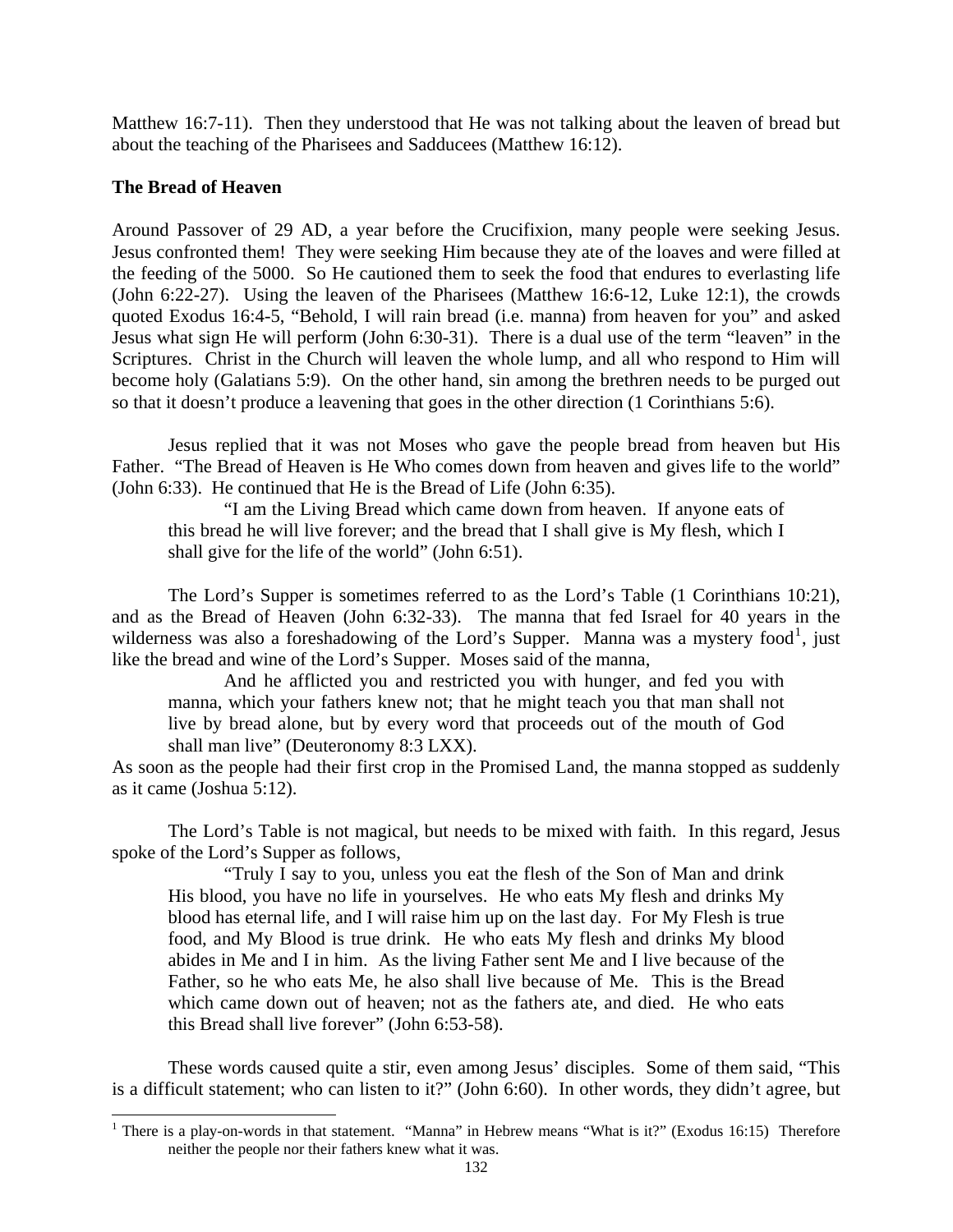didn't understand either. As a result, many of His disciples withdrew and did not walk with Him anymore (John 6:66). According to tradition<sup>[2](#page-4-0)</sup>, two of these disciples that left were the Evangelists Mark and Luke, but they later returned and wrote their Gospels. The Twelve stayed with Him (John 6:67-69) even though they didn't understand either what He said about the Bread of Heaven (Luke 24:30-35).

 As Jesus did at the feeding of the 5,000 and the 4,000, so He did at the Last Supper. After blessing it, He broke it and gave it to them. At the Last Supper, He added, "Take, eat, this is My body" (Matthew 26:26, Mark 14:22, Luke 22:19, 1 Corinthians 11:23-24). Similarly with the cup, "This cup is the New Covenant in My blood" (Luke 22:20, 1 Corinthians 11:25-27).

 Just as no one knew where Manna came from, so no one knows how the bread and the cup is the body and blood of the Lord. Manna was the Lord's miraculous provision just as it was His miraculous provision that their clothes and their sandals never wore out nor did their feet swell from walking during the 40 years in the wilderness (Deuteronomy 8:4, 29:5). The church has always referred to the Lord's Supper as "O Great Mystery" and has recognized that it is not explainable. The bishops in the Church are referred to as "stewards of God" (Titus 1:7) and "Stewards of the Mysteries of God" (1 Corinthians 4:1-2), where the word *steward* (Greek *oikonomos*) refers to a household manager. In the Orthodox Church the Lord's Supper is reserved for those who confess the Orthodox Faith. This is not to be elitist but to elevate the Lord's Supper as the highest form of the unity of the Faith and to look forward to a time when the Church will no longer be divided. Just as the bread and the cup **IS** the body and blood of the Lord (it doesn't just represent the body and blood), so the bread and the cup **IS** the New Covenant. The Church has always considered the Lord's Supper to be the central part of worship as we "eat bread in the Kingdom of God" (Luke 14:15) around the Lord's Table (1 Corinthians 10:21).

Just as manna was God's special provision to get His people through the wilderness (Exodus 16:35, Numbers 11:7), the Lord's Supper is God's special provision for the wilderness of this life. Once we have arrived in the Promised Land at the Second Coming, the manna will not be necessary and we will drink of the fruit of the vine new with our Lord (Matthew 26:29). At that time, everyone will know the Lord (Jeremiah 31:34), and everywhere will be holy ground (Joshua 5:15). And we will all join the saints and angels in worshipping the captain of the host of the Lord.

<span id="page-4-0"></span><sup>&</sup>lt;sup>2</sup> Hippolytus, On the Seventy Apostles.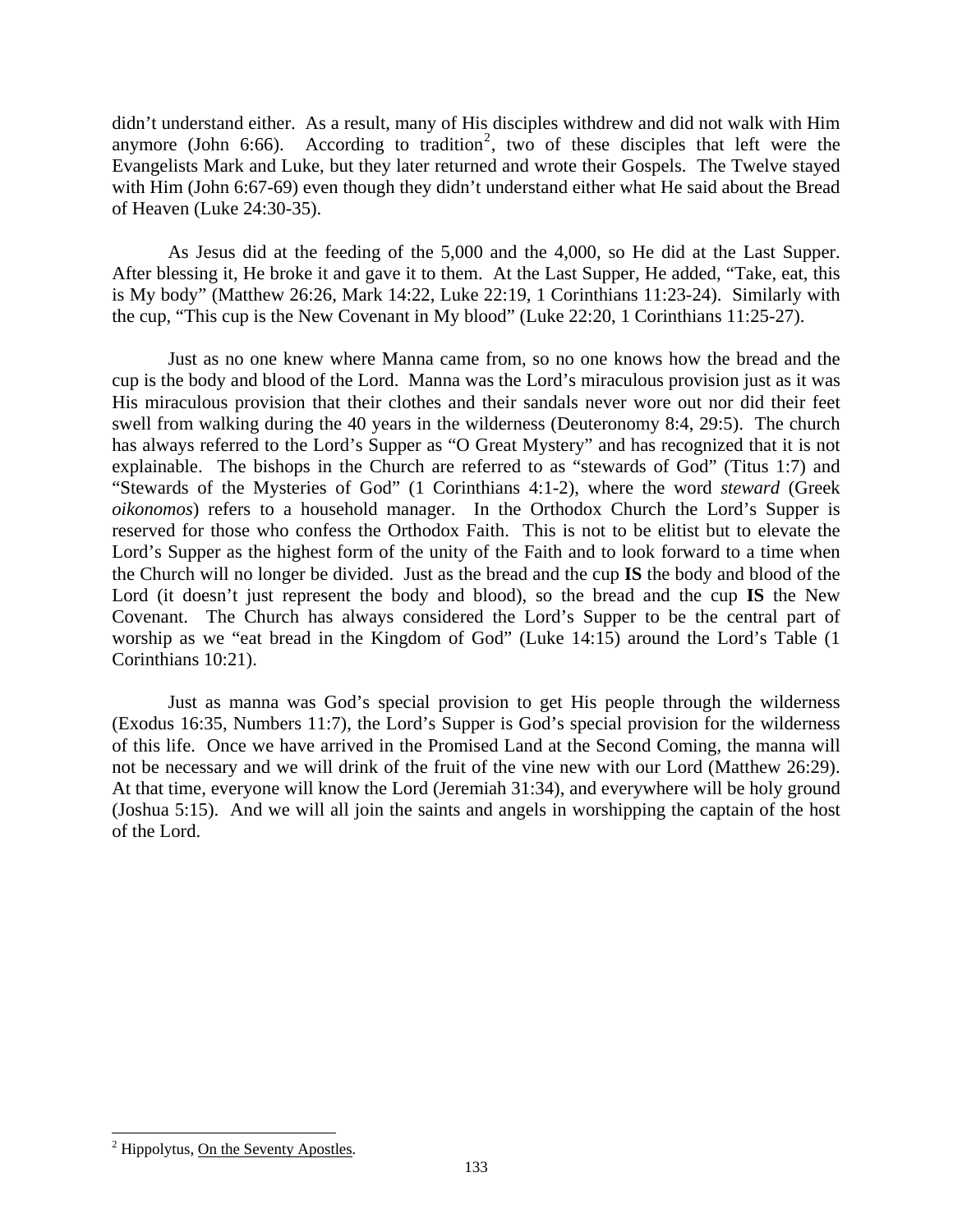# *ONE LORD, ONE CHURCH*

**August 10, 2008 8th Sunday after Pentecost Revision F**

#### <span id="page-5-0"></span>**Epistle: 1 Corinthians 1:10-17**

 Today's Epistle lesson goes well with today's Gospel lesson due to the strong connection in the Orthodox Church between the Lord's Supper and the unity of the Faith.

#### **Background for the Church in Corinth**

 Paul founded the Church in Corinth about 51 AD toward the end of his Second Missionary Journey and stayed there a year and a half (Acts 18:11). Silas was traveling with Paul at the time along with Luke, Timothy and Andronicus, where all but Paul were of the original Seventy. Luke was left behind to oversee the Macedonian Churches<sup>[3](#page-5-1)</sup>. Silas was left behind in Corinth<sup>[4](#page-5-1)</sup> and was later known as the Bishop of Corinth.

 Before Paul arrived in Corinth for an extended stay again in late 55 AD, he wrote four letters to Corinth (two of which are lost) and paid the Church one brief visit<sup>[5](#page-5-1)</sup>. In the interval from 52 to 55 AD, Apollos and the Apostle Peter visited Corinth. Apollos was one of the original Seventy, but must have been back home in Alexandria at the time of Pentecost. He knew only the baptism of John in 53 AD when he came to Ephesus (Acts 18:24-28). Aquila and Priscilla, the overseers Paul left in Ephesus (Acts 18:18-19), straightened Apollos out and also wrote to the Churches in Achaia, (Athens and Corinth) to receive Apollos when he arrived (Acts 18:27). Apollos proceeded to help out by vigorously refuting the Jews publicly showing from the Scriptures that Jesus is the Christ (Acts 18:28). Paul said that he and Apollos are one (1 Corinthians 3:8); that is, of one mind in the work of establishing the Churches.

 The same can be said for the relationship between Paul and Peter. Peter visited Corinth in the early 50's AD. He obviously made a big impression in Corinth since there were factions that had developed by 55 AD (1 Corinthians 1:12) centered around Paul, Apollos, Peter and none of the above (i.e. Christ)!! On Peter's way to Corinth, Paul met him in Macedonia and together they ordained four bishops:

| <b>BISHOP</b> | <b>CHURCH</b>      |
|---------------|--------------------|
| Olympas       | Philippi           |
| Jason         | Thessalonica       |
| <b>Silas</b>  | Corinth            |
| Herodion      | Petras (SW Greece) |

Copyright © Mark Kern 2007

<span id="page-5-1"></span> $3$  Note switch in tenses from "we" to "they" and back to "we" in Acts 16:16, 17:1, 20:6.

<sup>&</sup>lt;sup>4</sup> Note that we never hear from Silas again traveling with Paul after he arrived in Corinth, Acts 18:5ff.<br><sup>5</sup> For more details of this, see the Enistle lesson discussion for the 14<sup>th</sup> Sunday after Pentesset.

 $<sup>5</sup>$  For more details of this, see the Epistle lesson discussion for the  $14<sup>th</sup>$  Sunday after Pentecost.</sup>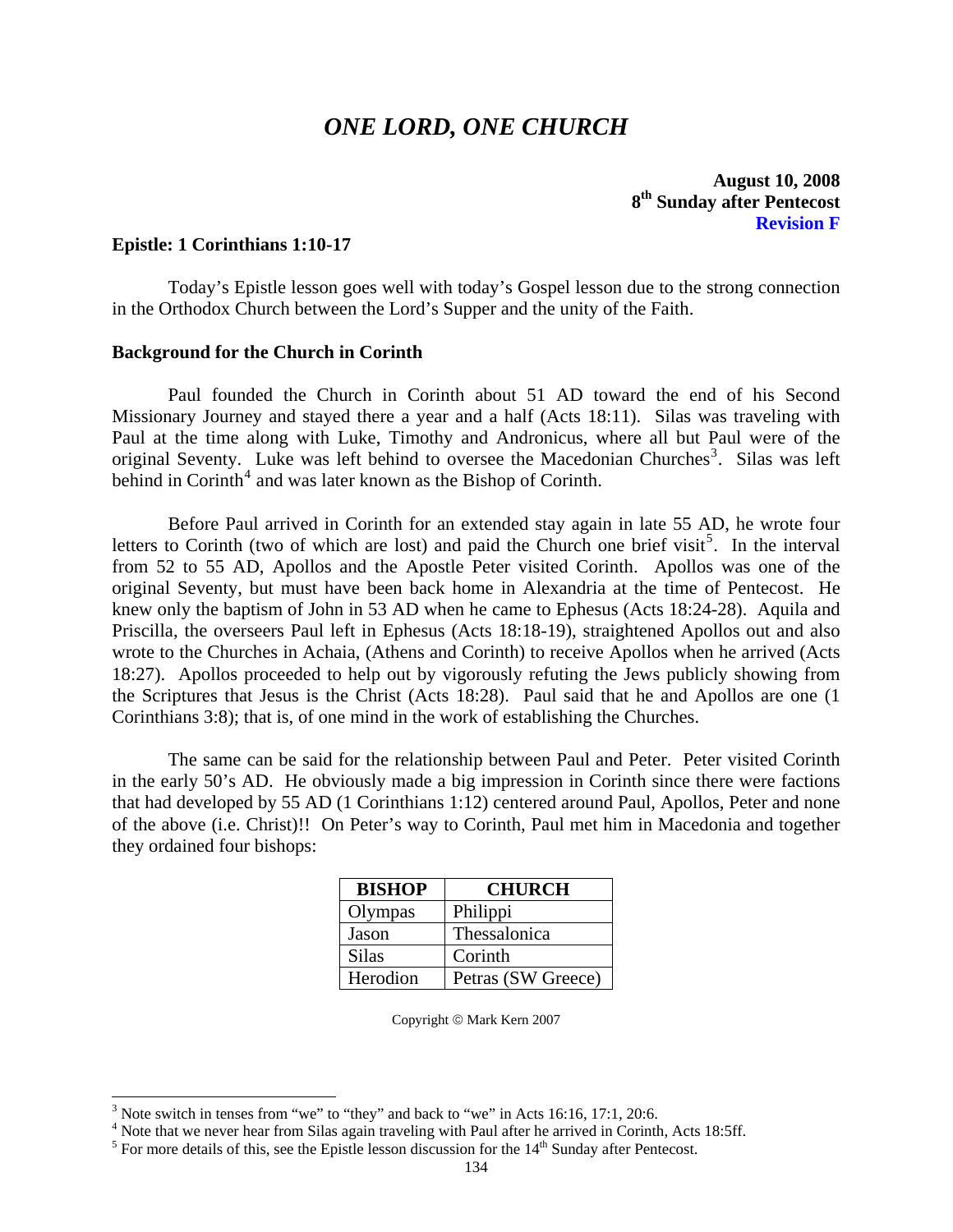<span id="page-6-0"></span>Thus we can definitely say that Peter and Paul were one in the work also.

 From a detailed study of Paul's Missionary Journeys, Paul worked with at least 60 of the original members of the Seventy at some point. Many of them like Luke, Timothy, and Titus traveled with him a lot. In addition, Paul had some contact with Peter, John, Andrew and Philip.

# **One Lord, One Church**

 Paul had heard what was going on in Corinth from those of the household of Chloe (1 Corinthians 1:11) and from Stephenas, Fortunatus, and Achaicus (1 Corinthians 16:15-17) who had come to see him in Ephesus, where he was when he wrote this letter. The spiritual climate in Corinth was not good. Besides division (1 Corinthians 1:12) and heresy (1 Corinthians 15:12), sexual immorality involving incest beyond that of the Gentiles was being tolerated (1 Corinthians 5:1-6). Small wonder then that other problems existed.

John Chrysostom noted<sup>[6](#page-6-1)</sup> that Paul repeatedly compared the Churches to the Gentiles when he needed to reproach them in some way. "For this is the will of God, that each of you should know how to possess his own vessel in sanctification and honor, not in passion of lust, like the Gentiles who do not know God" (1 Thessalonians 4:3-5; also Ephesians 4:17; Colossians 3:6-7). To the Corinthians, Paul stated, "There is sexual immorality among you, such as is not even named among the Gentiles" (1 Corinthians 5:1). The Gentiles don't even dare to do such things. When they are convicted of inventing such modes of uncleanness that the unbelievers do not even know of, the sin must be exceedingly great, beyond all words.

 The Epistle lesson addresses just one of these problems: a divided Church. The Corinthian Church was divided into factions based on the personalities of some evangelists who had been there: Paul, Apollos and Peter. Apollos and Peter hadn't been there long, but both were very gifted speakers (Acts 18:28, Acts 2:14ff). Paul was not as gifted a speaker as Apollos and Peter (2 Corinthians 10:10), but he had a quiet strength and was known for performing many miracles (Acts 19:11-12). Thus, one can see how personality cults could develop around these three men – even though the three men did not seek that.

 The antidote to personality cults and the antidote to a divided church, which are two huge problems today, is centered on the Cross (1 Corinthians 1:17-18). Paul speaks of The Word of the Cross and how it is foolishness to those who are perishing but the Power of God to those who are being saved. The Word of the Cross or taking up one's cross to follow Christ is such an important aspect of Orthodoxy that aspects of it are the featured topic on five separate occasions in the Orthodox lectionary:

- The Sunday of All Saints or the First Sunday after Pentecost
- The Sunday Before the Exaltation of the Cross
- The Feast of the Exaltation of the Cross (September 14-27)
- The Sunday After the Exaltation of the Cross
- The Sunday of the Adoration of the Cross or the Third Sunday of Lent

If everyone were to take up his cross and follow Christ, the fleshly behavior of the Corinthians would be short-circuited and personality cults would not develop.

<span id="page-6-1"></span><sup>&</sup>lt;sup>6</sup> John Chrysostom, Homilies on 1 Corinthians, XV, 1.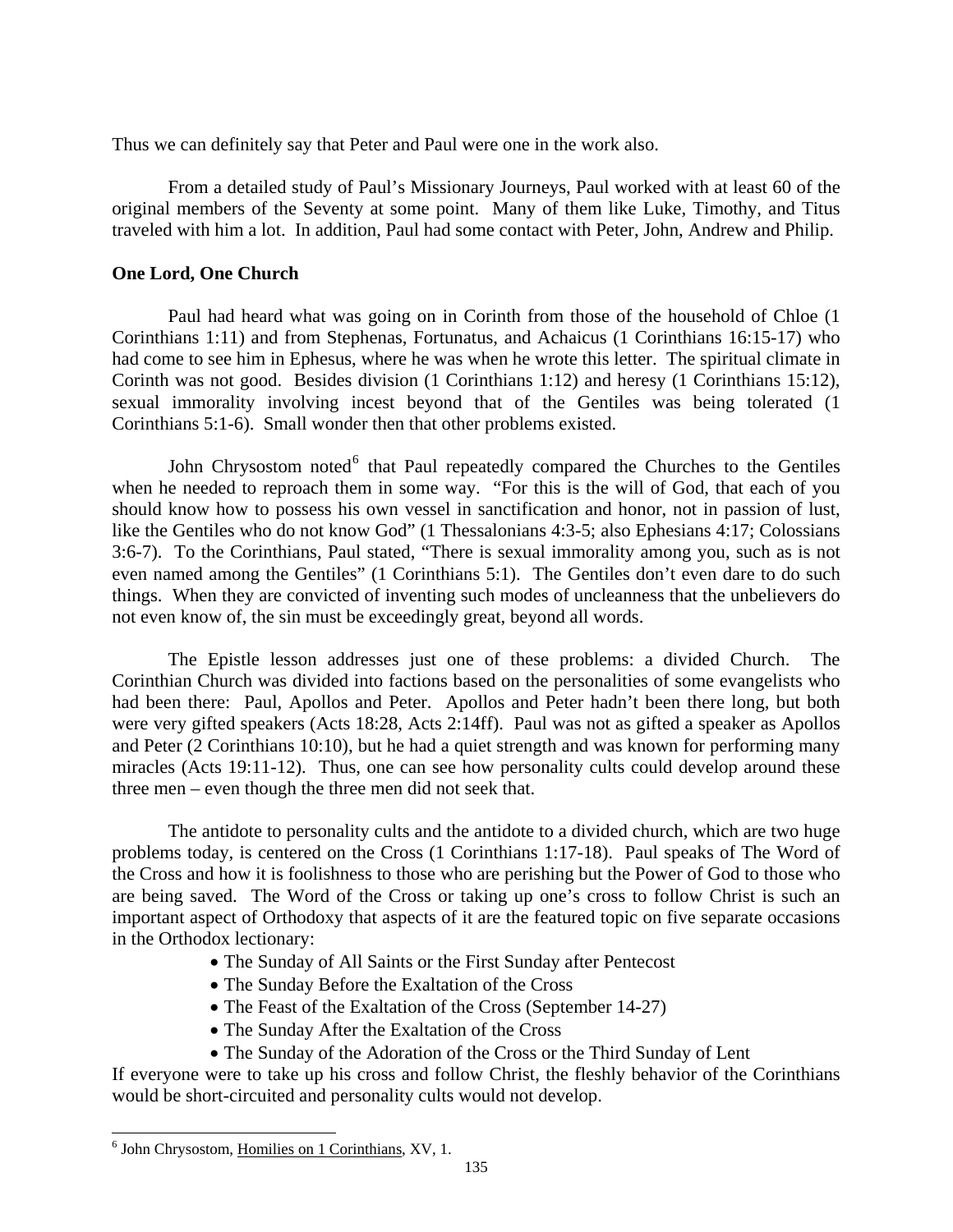### <span id="page-7-0"></span>**The Same Mind and the Same Judgment**

Paul wrote that the Corinthians be perfectly joined together in the same mind and in the same judgment (1 Corinthians 1:10). What does this mean? Ignatius of Antioch wrote<sup>[7](#page-7-1)</sup> to encourage the people to do this and contrasted this unity with the followers of Simon Magus<sup>[8](#page-7-2)</sup>, who presented quite a different flavor.

"For there are some vain talkers (Titus 1:10) and deceivers, not Christians, but Christ-betrayers, bearing about the name of Christ in deceit, and 'corrupting the word' (2 Corinthians 2:17) of the Gospel. They intermix the poison of their deceit with their persuasive talk, as if they mingled aconite<sup>[9](#page-7-3)</sup> with sweet wine, so that he who drinks, being deceived in his taste by the very great sweetness of the draft, may incautiously meet with his death. One of the ancients<sup>[10](#page-7-4)</sup> gives us this advice, 'Let no man be called good who mixes good with evil'. For they speak of Christ, not that they may preach Christ, but that they may reject Christ. And they speak of the Law, not that they may establish the Law, but that they may proclaim things contrary to it. For they alienate Christ from the Father, and the Law from Christ. They also slander His being born of the Virgin; they are ashamed of His Cross; they deny His passion; and they do not believe His resurrection. They introduce God as a Being unknown; they suppose Christ to be unbegotten; and as to the Spirit, they do not admit that He exists. Some of them say that the Son is a mere man, and that the Father, Son, and Holy Spirit are but the same person, and that the creation is the work of God, not by Christ, but by some other strange power".

Tertullian noted<sup>[11](#page-7-5)</sup> that heresies are sins of the flesh (1 Corinthians 3:4), and that the issue with those that pursue them is that it is their choice. They willingly choose their own condemnation.

"Paul counts 'heresies' among 'the sins of the flesh' (Galatians 5:20), who also intimates to Titus, that 'a man who is a heretic' must be 'rejected after the first admonition', on the ground that 'he is perverted, and commits sin, as a selfcondemned man' (Titus 3:10-11). Indeed, in almost every Epistle, when enjoining on us the duty of avoiding false doctrines, he sharply condemns heresies. Of these the practical effects are false doctrines, called in Greek *heresies*, a word used in the sense of that *choice* which a man makes when he either teaches them to others or takes up with them for himself. For this reason it is that he calls the heretic *self-condemned*, because he has himself chosen that for which he is condemned".

Cyprian used<sup>[12](#page-7-6)</sup> the examples of Rahab, the Passover and David to illustrate that the Church is one house and that it is not divisible.

<span id="page-7-1"></span>If Ignatius, Epistle to the Trallians, VI.<br> $8 \text{ Eor details on Simon Meaus and his.}$ 

<span id="page-7-2"></span><sup>&</sup>lt;sup>8</sup> For details on Simon Magus and his followers, see Mark Kern, Simon Magus the Heresiarch, St. Athanasius Press,

<span id="page-7-3"></span><sup>2003. 9</sup> From the poisonous monkshood plant, sometimes used as a sedative.

<span id="page-7-4"></span><sup>&</sup>lt;sup>10</sup> Constitutions of the Holy Apostles, VI, 13.

<span id="page-7-5"></span><sup>&</sup>lt;sup>11</sup> Tertullian, The Prescription Against Heresies, II, I, 6. <sup>12</sup> Cyprian, Treatises, I, 8.

<span id="page-7-6"></span>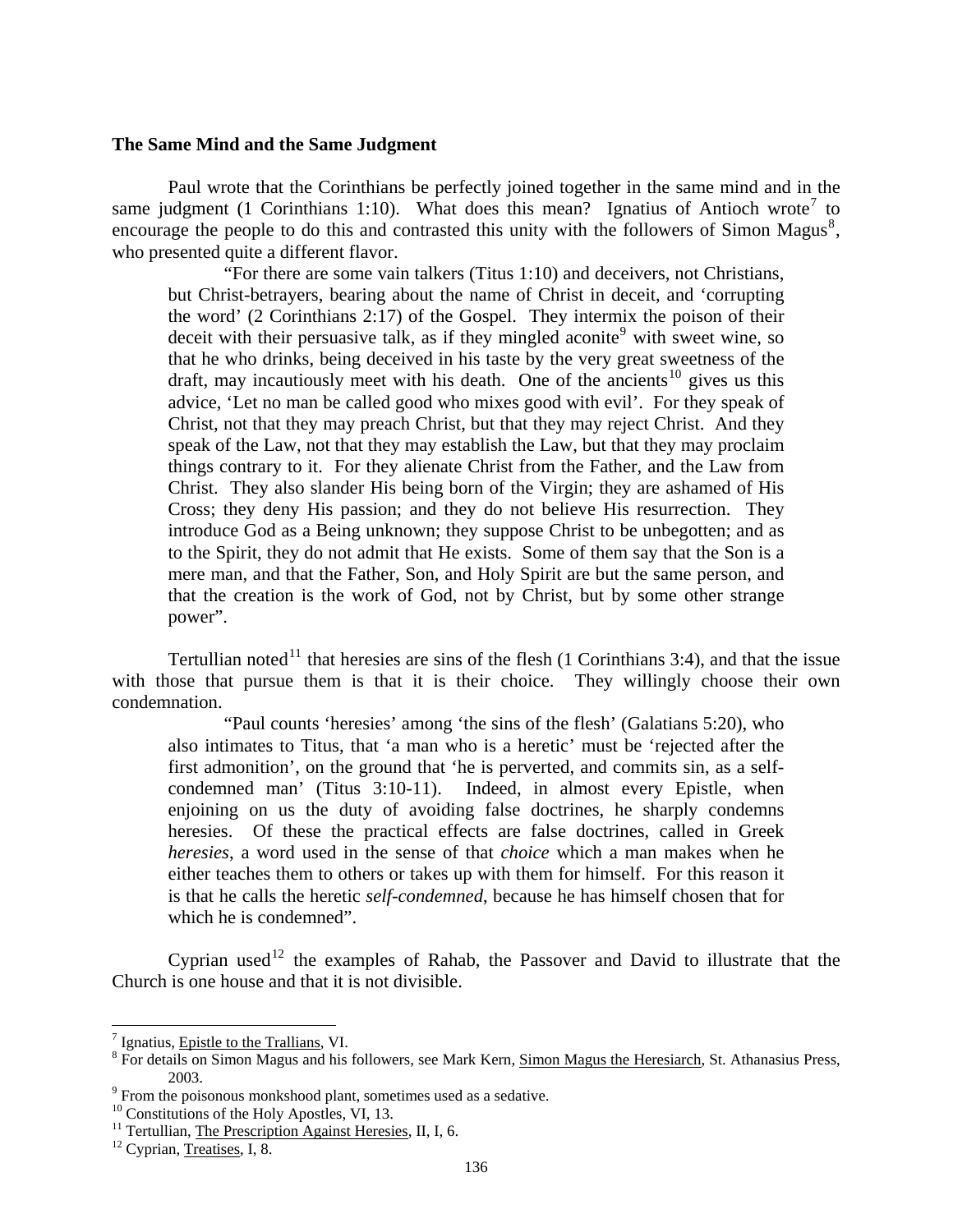"Do you think that you can stand and live if you withdraw from the Church, building for yourself other homes and a different dwelling? It was said to Rahab, in whom was prefigured the Church, 'Your father, and your mother, and your brethren, and all the house of your father shall gather into your house. And it shall come to pass, whoever shall go abroad beyond the door of your house, his blood shall be upon his own head' (Joshua 2:19). Also, the sacrament of the Passover contains nothing else in the Law of the Exodus than that the lamb which is slain in the figure of Christ should be eaten in one house. God speaks, saying, 'In one house shall you eat it; you shall not send its flesh abroad from the house' (Exodus 12:46). The flesh of Christ, and the holy of the Lord, cannot be sent abroad, nor is there any other home to believers but the one Church. In the house of God, in the Church of Christ, men dwell with one mind, and continue in concord and simplicity".

Athanasius explained<sup>[13](#page-8-0)</sup> the unity that Paul spoke of. It follows the pattern of the Father and the Son, but is not the same as the unity within the Trinity. Christ's unity with the Father is an example and image of our unity with the Father through the Son.

The words, 'that they may be one in Us' (John 17:11), have a right sense (and a wrong sense). If it were possible for us to become as the Son in the Father, the words ought to read, 'that they may be one in You', as the Son is in the Father. But, as it is, He has not said this; but by saying 'in Us' He has pointed out the distance and difference. He is alone in the Father, as Only Word and Wisdom; but we in the Son, and through Him in the Father. And thus speaking, He meant, 'By Our unity may they also be one with each other, as We are one in nature and truth. Otherwise they could not be one, except by learning unity in Us'. And that 'in Us' has this signification, we may learn from Paul, who says, 'These things I have in a figure transferred to myself and to Apollos, that you may learn in us not to be puffed up above what is written' (1 Corinthians 4:6-7). The words 'in Us' then, are not 'in the Father,' as the Son is in Him; but imply an example and image. For as Paul to the Corinthians, so is the oneness of the Son and the Father a pattern and lesson to all. From this they may learn, looking to that natural unity of the Father and the Son, how they themselves ought to be one in spirit towards each other. And this mode of speech we may find in the divine writings, as 'In God will we do great acts'; and 'In God I shall leap over the walls' (Psalm 18:29); and 'In You will we tread down our enemies' (Psalm 60:12). Therefore it is plain, that in the Name of Father and Son we shall be able, becoming one, to hold firm the bond of love. For the Lord says, 'And the glory which You gave Me, I have given to them, that they may be one as We are one' (John 17:22). He signifies not identity, but an image and example.

Vincent of Lerins stated<sup>[14](#page-8-1)</sup> that the Church consists of those who do not depart from the unity of consent, and God is not dissention.

"But if anyone dissent from their unanimous decision, let him listen to the words of the Apostle, 'God is not the God of dissension but of peace' (1 Corinthians 14:33). That is, not of him who departs from the unity of consent, but of those who remain steadfast in the peace of consent. 'As I teach in all Churches

l

<span id="page-8-1"></span><span id="page-8-0"></span><sup>&</sup>lt;sup>13</sup> Athanasius of Alexandria, <u>Four Discourses Against the Arians</u>, III, xxv, 21.<br><sup>14</sup> Vincent of Lerins, <u>A Commonitory</u>, XXVIII, 73.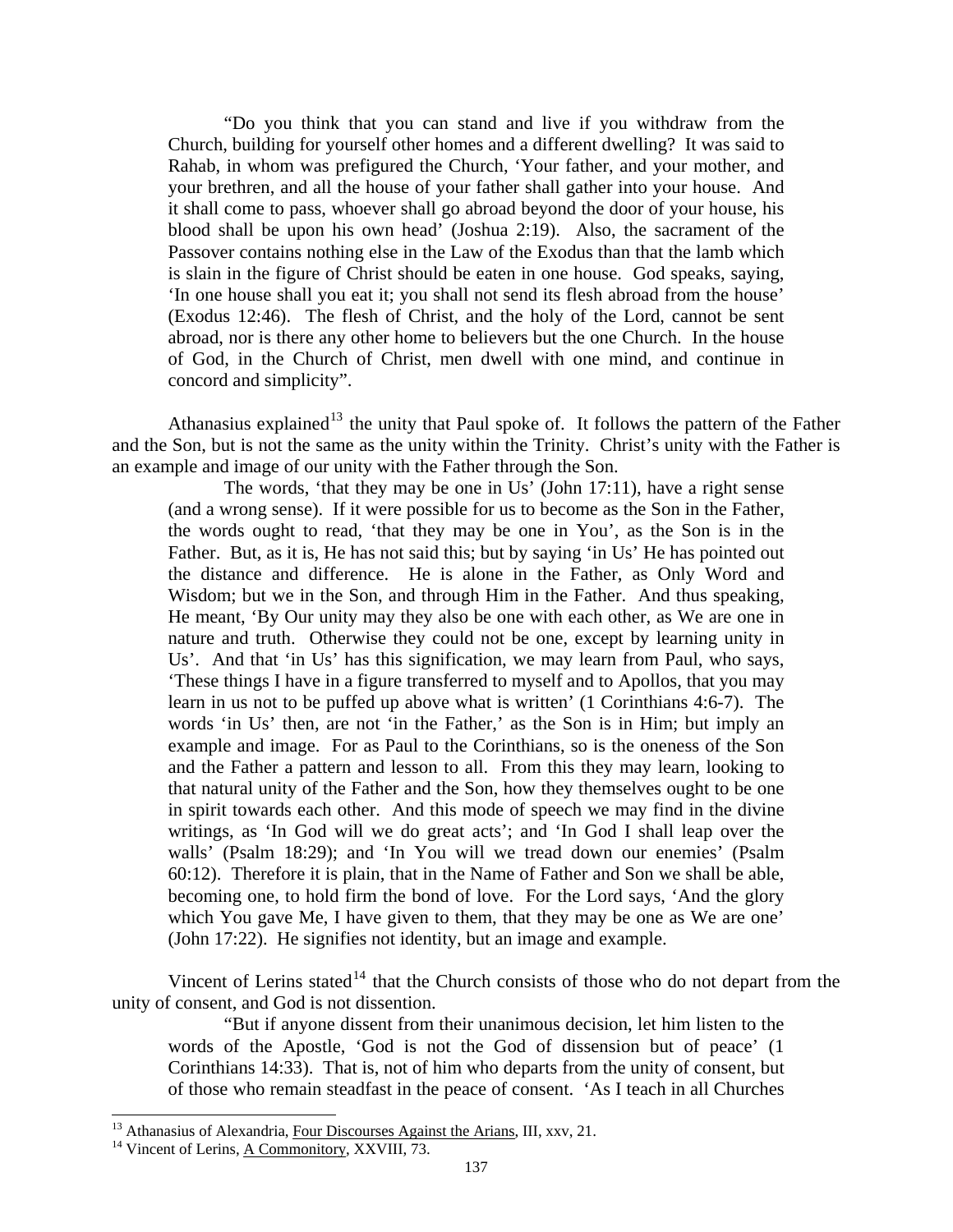of the saints', that is, of Catholics, which churches are therefore churches of the saints, because they continue steadfast in the communion of the faith".

Gregory the Great, Pope of Rome, wrote<sup>[15](#page-9-0)</sup> to John the Faster, Patriarch of Constantinople (patriarch 582-595 AD), regarding John's desire to be called "Universal", or head of the Churches. Gregory stated that this was similar to the schism in Corinth and also similar to Lucifer's desire to exalt his throne above that of the Son of God. So long as Christ was not the head of the Church, the Church had ceased to be His. Pope Gregory criticizes papal supremacy and likens it to Lucifer exalting himself.

"Consider that in this rash presumption the peace of the whole Church is disturbed. This is in contradiction to the grace that is poured out on all in common; in which grace doubtless you yourself will have power to grow so far as you determine with yourself to do so. And you will become by so much the greater as you restrain yourself from usurping a proud and foolish title: and you will advance in proportionately as you are not bent on arrogance by demoting your brethren. Wherefore, dearest brother, with all your heart, love humility, through which the concord of all the brethren and the unity of the holy universal Church may be preserved. Certainly the Apostle Paul, when he heard some say, I am of Paul, I of Apollos, but I of Christ (1 Corinthians 1:13), regarded with the utmost horror such tearing apart of the Lord's body, whereby they were joining themselves to other heads. He exclaimed, 'Was Paul crucified for you? Or were you baptized in the name of Paul" (1 Corinthians 1:13)?

"Paul shunned the subjecting of the members of Christ partially to certain heads, beside Christ, though this were to the Apostles themselves. What will you say to Christ, in the scrutiny of the last judgment, having attempted to put all his members under yourself by the appellation of 'Universal'? The only one who imitated this wrongful title was he, who despised the legions of angels, constituted socially with himself, and who attempted to start up to an eminence of singularity, that he might seem to be under none and to be alone above all? Who even said, 'I will ascend into heaven, I will exalt my throne above the stars of heaven. I will sit on a lofty mountain toward the North. I will ascend above the heights of the clouds; I will be like the most High' (Isaiah 14:12-14 LXX). For what are all your brethren, the bishops of the universal Church, but stars of heaven, whose life and discourse shine together amid the sins and errors of men, as if amid the shades of night? And when you desire to put yourself above them by this proud title, and to tread down their name in comparison with yours, what else do you say but I will ascend into heaven; I will exalt my throne above the stars of heaven? Are not all the bishops together clouds, which both rain in the words of preaching, and glitter in the light of good works? And when you despise them, and attempt to press them down under yourself, what else do you say but what is said by the ancient foe, 'I will ascend above the heights of the clouds?' All these things I behold with tears, and tremble at the hidden judgments of God".

"My fears are increased, and my heart cannot contain its groans. This most holy man, John, of so great abstinence and humility, has broken out into such a pitch of pride as to attempt, in his coveting of that wrongful name, to be like him who proudly wished to be like God. He lost even the grace of the

<span id="page-9-0"></span><sup>&</sup>lt;sup>15</sup> Gregory the Great, Epistle to John of Constantinople, V, 18.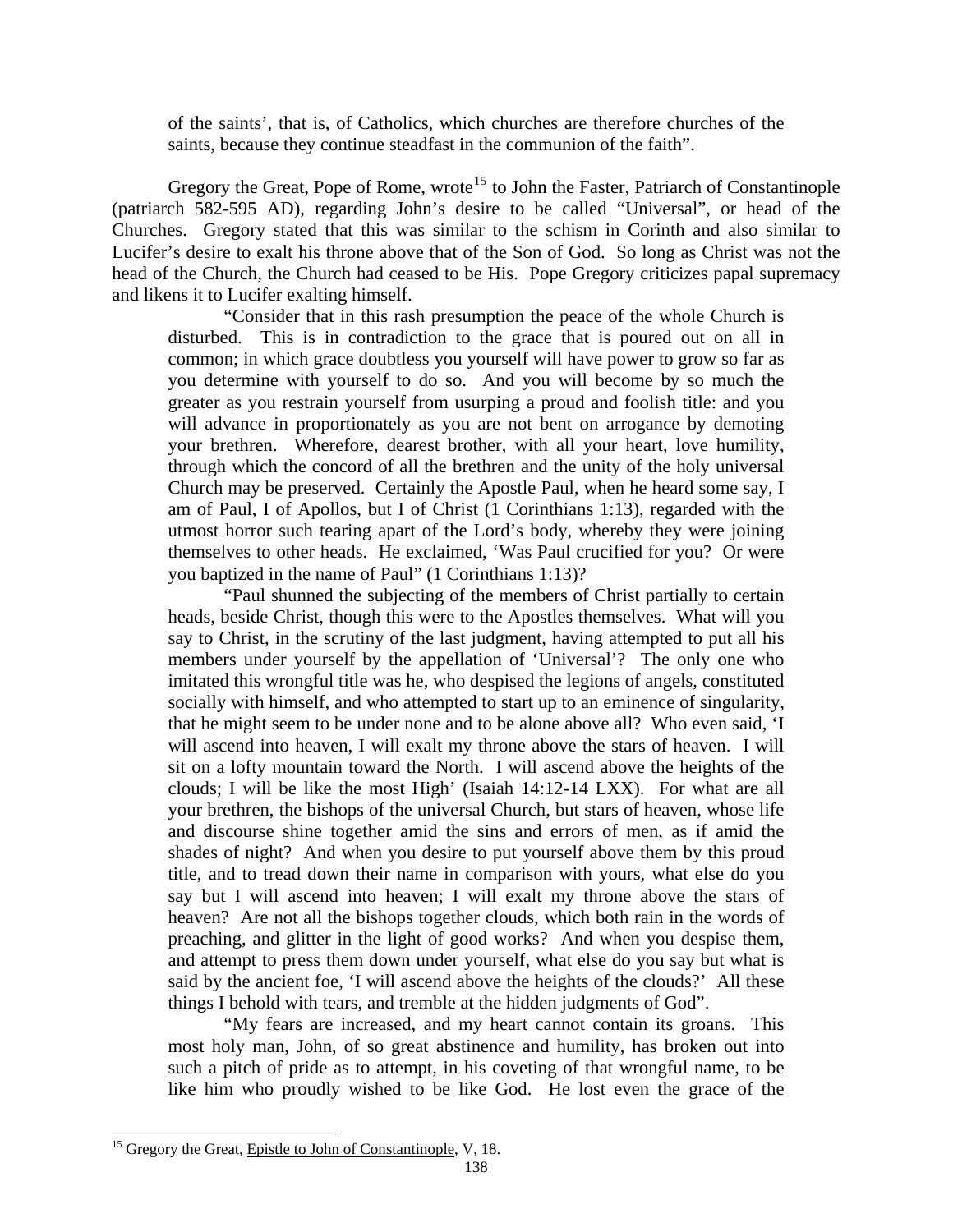<span id="page-10-0"></span>likeness granted him; and because he sought false glory, thereby forfeited true blessedness".

"Certainly Peter, the first of the Apostles, himself a member of the holy and universal Church, and Paul, Andrew, John, etc. — what were they but heads of particular communities? And yet all were members under one Head. And the saints before the Law, the saints under the Law, the saints under grace, all these making up the Lord's Body, were constituted as members of the Church, and not one of them has wished himself to be called universal. Now let your Holiness acknowledge to what extent you swell within yourself in desiring to be called by that name by which no one presumed to be called who was truly holy".

## **The Issue of Baptism**

Paul addressed the division in Corinth by means of baptism. They were not baptized in the name of Paul and Paul was not crucified for them (1 Corinthians 1:13, 15). John Chrysostom comments<sup>[16](#page-10-1)</sup> on this as follows:

"'Why are you elated at having baptized, when I for my part even give thanks that I have not done so!' Saying this, by a kind of divine art, he does away with their swelling pride on this point; not with the power inherent in baptism, (God forbid), but with the folly of those who were puffed up at having been baptizers. First, he showed that the Gift is not theirs; and second, by thanking God therefore. For Baptism truly is a great thing; but its greatness is not the work of the person baptizing, but of Him who is invoked in the Baptism. Baptism is nothing as regards man's labor, and is much less than preaching the Gospel. Again I say, great indeed is Baptism, and without baptism it is impossible to obtain the Kingdom. Still a man of no singular excellence is able to baptize, but to preach the Gospel, there is need of great labor".

"He states also the reason, why he gives thanks that he had baptized no one, 'Lest anyone should say that you were baptized into my name'. For if, when insignificant persons and of little worth baptize, a heresy arises, if I baptized many, it was likely that they would have formed a party, would have called themselves by my name, and also would have ascribed the Baptism to me. For if from the inferiors so great an evil arose, from those of higher order it would perhaps have gone on to something far more grievous".

Chrysostom also contended<sup>[17](#page-10-2)</sup> that the seriousness of the division in Corinth was not just that some members of the body were fleshly but that the One Body had perished. Referring to the word divisions (schisms),

"The emphatic force of the word "schism", I mean the name itself, was a sufficient accusation. For it was not that they had become many parts, each entire within itself, but rather the One Body, which originally existed, had perished. If they had been entire Churches, there might be many of them; but if they were divisions of the Church, then that first one was gone. For that which is entire within itself, by becoming many by division into many parts, loses even the original state. Such is the nature of divisions".

<span id="page-10-1"></span><sup>&</sup>lt;sup>16</sup> John Chrysostom, Homilies on 1 Corinthians, III, 6.

<span id="page-10-2"></span><sup>&</sup>lt;sup>17</sup> John Chrysostom, Homilies on 1 Corinthians, III, 5.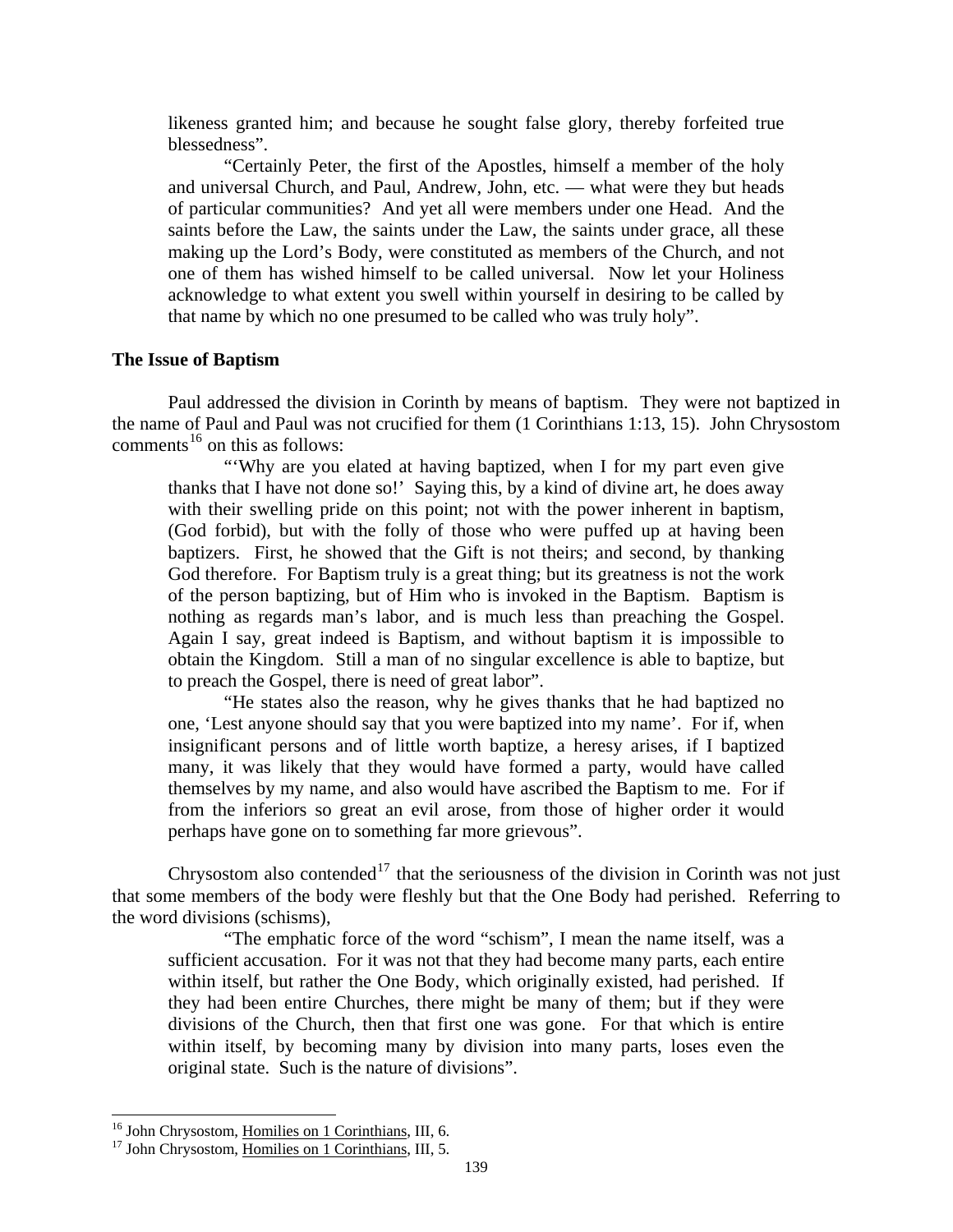Leo the Great stated<sup>[18](#page-11-0)</sup> that the reason Paul was not sent to baptize, but to preach, was because Christ was evangelizing the nations with humble people, not with philosophers and orators.

"When Christ was about to summon all nations to the illumination of the Faith, He chose those who were to devote themselves to the preaching of the Gospel not from among philosophers or orators, but took humble fishermen as the instruments by which He would reveal Himself. The heavenly teaching, which of itself is full of mighty power, does not need the aid of words. Therefore the Apostle protests and says, 'Christ sent me not to baptize but to preach the Gospel, not in wisdom of words lest the Cross of Christ should be made void. For the word of the cross is foolishness to those that perish, but to those, which are being saved, it is the power of God".

Hilary of Poitiers added<sup>[19](#page-11-1)</sup> another reason: Paul was not sent to baptize but to combat the wisdom of this world with the Cross. Paul scorns and ridicules worldly wisdom as finite man trying to understand an infinite God.

"Finite minds cannot conceive the Infinite; a being dependent for its existence upon another cannot attain to perfect knowledge either of its Creator or of itself. Circumstances color its consciousness of self, and its perception cannot pass beyond set bounds. Its activity is not self-caused, but due to the Creator. A being dependent on a Creator has perfect possession of none of its faculties, since its origin lies outside itself. Hence it is folly for that being to say that it has perfect knowledge of any matter. Its powers have limits, which it cannot modify. Only while it is under the delusion that its petty bounds are infinite can it make the empty boast of possessing wisdom. It is incapable of wisdom; its knowledge being limited to the range of its perception, and sharing the impotence of its dependent existence. Therefore Paul scorns and ridicules this masquerade of a finite nature boasting that it possesses the wisdom, which springs only from infinite knowledge. He says, 'For Christ sent me not to baptize, but to preach the Gospel, not in the language of wisdom, lest the cross of Christ should be made void. For the word of the cross is foolishness to them that are perishing, but to them that are being saved it is the power of God'" (1 Corinthians 1:17).

 By way of contrast to the Church in Corinth in 55 AD, one might compare the Church in Ephesus in 105 AD. Ignatius of Antioch wrote<sup>[20](#page-11-2)</sup> to the Ephesians on his way to being led to Rome (and martyrdom) as follows:

"Men of flesh cannot act spiritually, nor can spiritual men act in a fleshly way, just as faith cannot perform the deeds of unfaith, or unfaith those of faith (compare Romans 8:5, 8). But what you (the Ephesians) do in relation to the flesh is spiritual, for you do everything in Jesus Christ".

But yet Ignatius described<sup>[21](#page-11-3)</sup> the spirituality of the Church in Ephesus as unity tuned to the bishop's purpose:

 $18$  Leo the Great, Letters, CLXIV, 2.

<span id="page-11-1"></span><span id="page-11-0"></span><sup>&</sup>lt;sup>19</sup> Hilary of Poitiers, <u>On the Trinity</u>, III, 24.<br><sup>20</sup> Ignatius, <u>Ad Ephesians</u>, 8:2.<br><sup>21</sup> Ignatius, Ad Ephesians, 4:1-2.

<span id="page-11-2"></span>

<span id="page-11-3"></span>